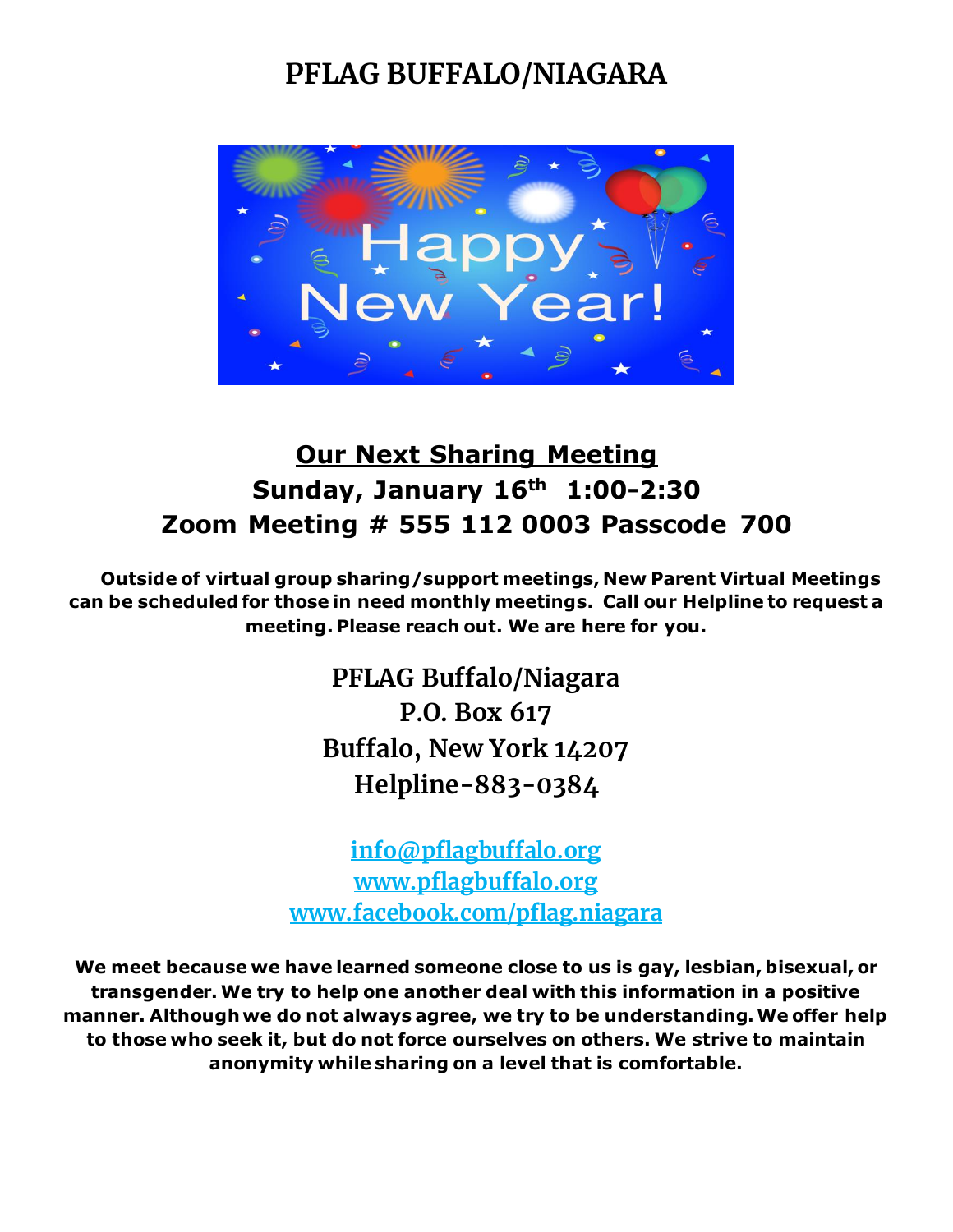#### *MANY THANKS TO COLLIGAN FAMILY FUND FOR DONATION*



 PFLAG Buffalo/Niagara had an extra reason to be thankful in 2021. In late November, we received word that The Colligan Family Fund at The Community Foundation for Greater Buffalo donated \$1000.00 to our chapter.

 We are extremely thankful for this generous donation and to the Colligan Family Fund advisors for choosing us to receive this funding.

 The monies will be used for our outreach to local schools, agencies, and people who could benefit from PFLAG support.

 This donation will be used for the printing and mailing costs associated with this outreach. The remainder of the donation will be used towards our annual scholarships and grants to school groups.

 Thank you so much, Colligan Family Fund and Colligan Family! Your continued support will make a difference keeping PFLAG an active and helpful resource in the community.

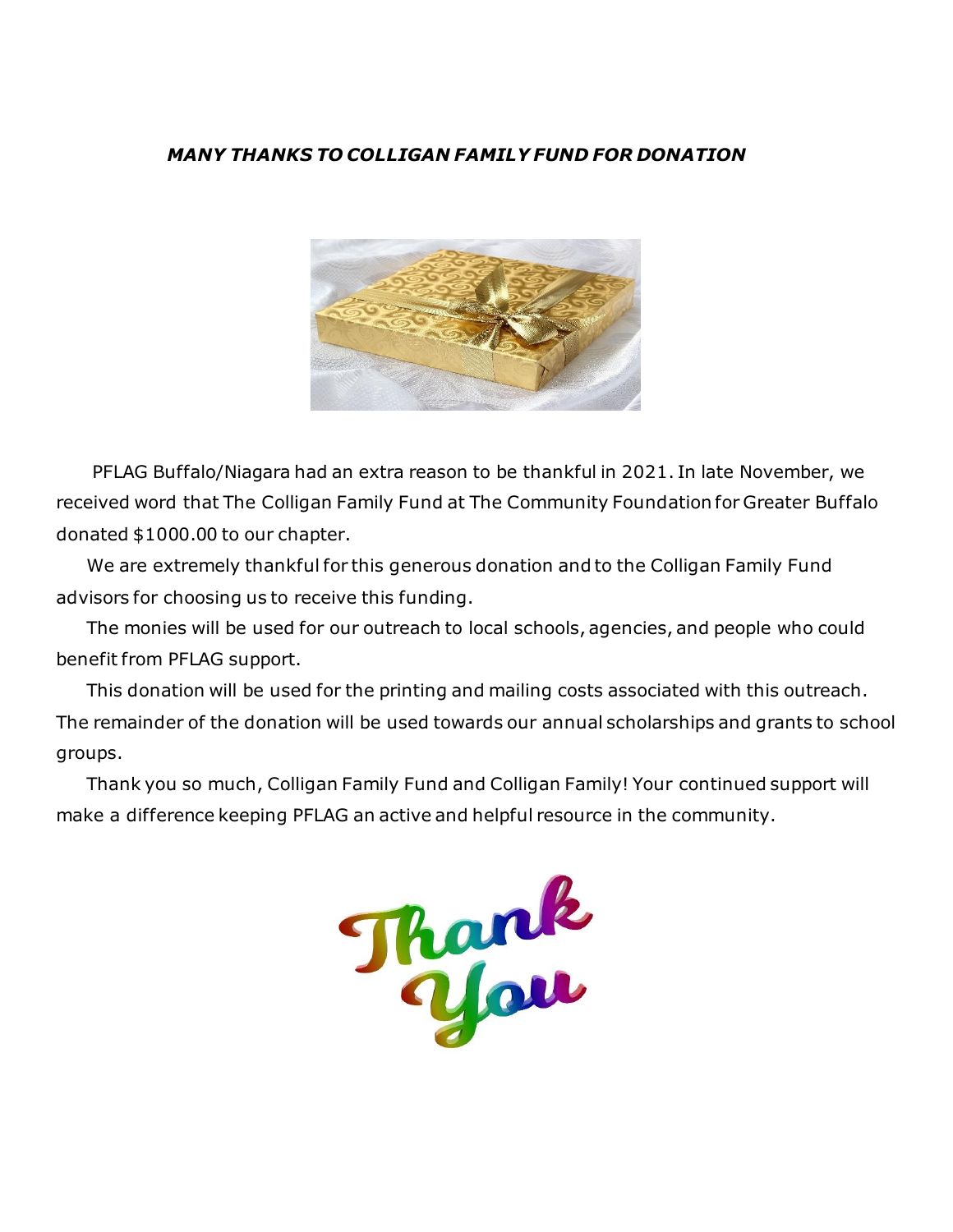#### *PFLAG IN A BAG*



 Recently, PFLAG B/N created bags with our updated brochures, bookmarks, and "bling" (beads, pencils, and assorted PFLAG branded items). Many thanks to board member Sharon Barrett for getting the materials printed and then organized into the attractive and convenient "PFLAG in a Bag" packs.

 The bags were distributed to counselors attending the Counselors' Association of WNY. We send our thanks to Dr. Mark Veronica, president of the organization.

 This group has worked with PFLAG and our scholarships in the past and we are very grateul for them helping us with distribution of our materials.

 Also, brochures and bookmarks were mailed to other Erie and Niagara County high schools, public, private, and charter schools who were not in attendance at that meeting. These two distributions are the first steps in our goal of reintroducing (or introducing as well) ourselves to those who can recommend our support services.

 We know the information will be used when families need our support and the counselors have our name and materials ready to share.

 Middle schoools and mental health agencies are next on the mailing list! We are excited about the outreach effort and know it will be helpful. Our goal is to increase awareness of PFLAG so that those in need will know to call us and/or come to a support meeting.

 We especially thank the Colligan Family Fund (see previous article) for its donation that is funding this outreach effort.